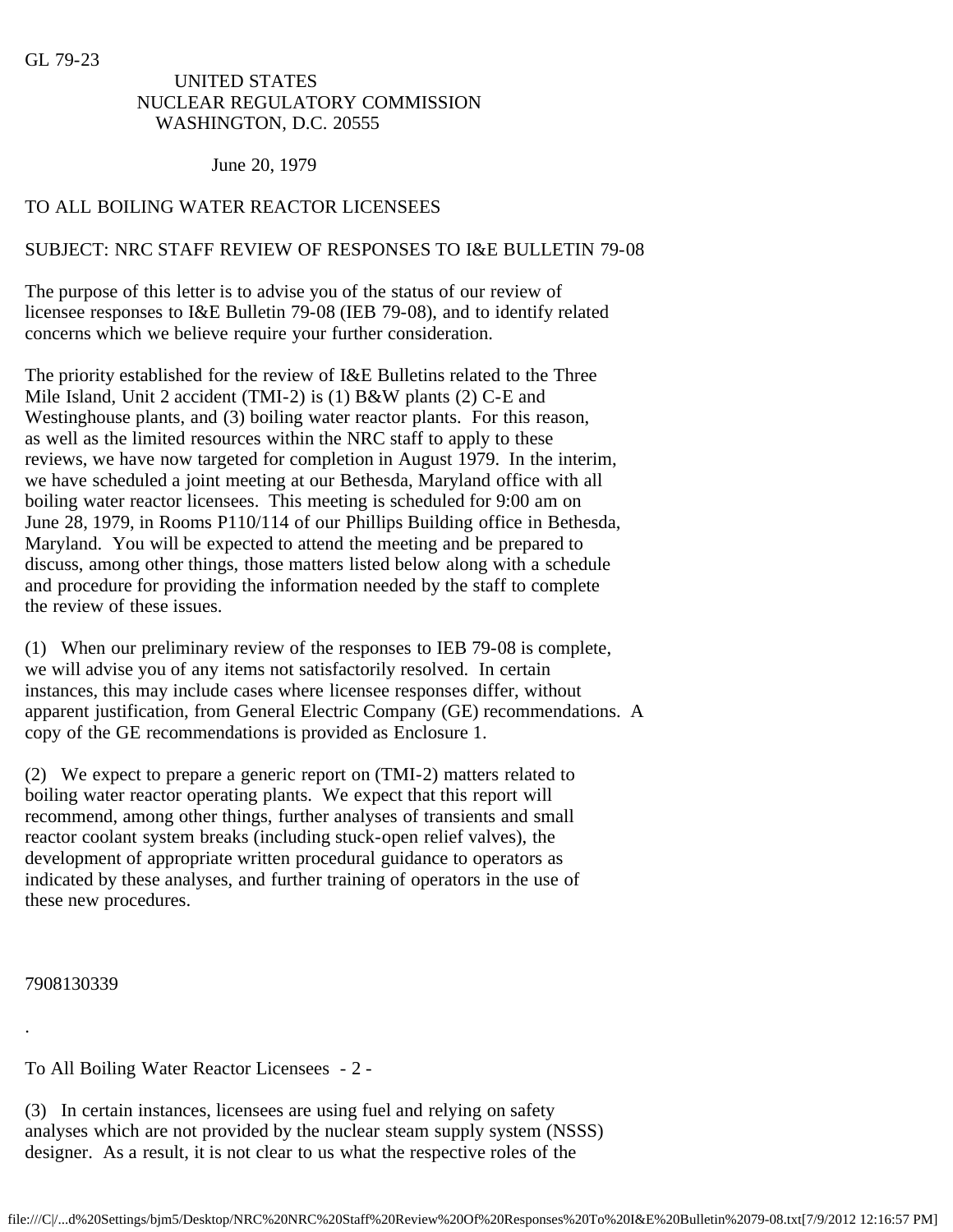licensees, NSSS designers, fuel suppliers, and/or other parties should be in implementing any requirements that may evolve from item (2) above.

(4) The Advisory Committee on Reactor Safeguards (ACRS) has issued five letters to the Commission as a result of their examination of the TMI-2 accident. We believe that it would be mutually beneficial for each utility to provide specific comments on those ACRS recommendations having potential impact on plant design and/or operation. A summary of the ACRS recommendations is provided as Enclosure 2.

(5) Individual pressurized water reactor licensees have indicated an interest in meeting directly with the staff regarding the bulletin items for their facilities. Experience to date has demonstrated that the staff does not have time to meet individually with each licensee to resolve those items that are truly generic to all licensees.

It is clear that there are a significant number of technical issues yet to be resolved for a large number of operating plants. There are limited resources available within the staff to perform the necessary work. This situation is exacerbated by the need to conduct similar and concurrent activities with owners of pressurized water and boiling water operating plants. At the same time, there is a need to resolve these issues promptly.

In this regard, we believe there is a compelling need to establish an owner's group for boiling water reactor operating plants. We expect that such a group would be needed for the remainder of calendar year 1979. Owner's groups have worked effectively in the past in minimizing staff and industry resource requirements to resolve other generic problems. We strongly urge your to meet with other owners of boiling water reactor operating plants to consider the formation of such a group prior to the forthcoming generic meeting with the staff discussed above. This will be one of the principal agenda items at that meeting.

Please note that our investigation of a number of areas related to the TMI-2 accident, including the ACRS recommendations and the action items from NUREG-0560, will be included specifically as part of the staff's "Lessons Learned" activity. You can expect additional correspondence in the future on those items.

To All Boiling Water Reactor Licensees - 3 -

.

If you require any clarification of the matters discussed in this letter, please contact William F. Kane, the staff's assigned project manager for these activities on boiling water reactor operating plants. Mr. Kane may be reached at 301-492-7745.

Sincerely,

Thomas A. Ippolito, Chief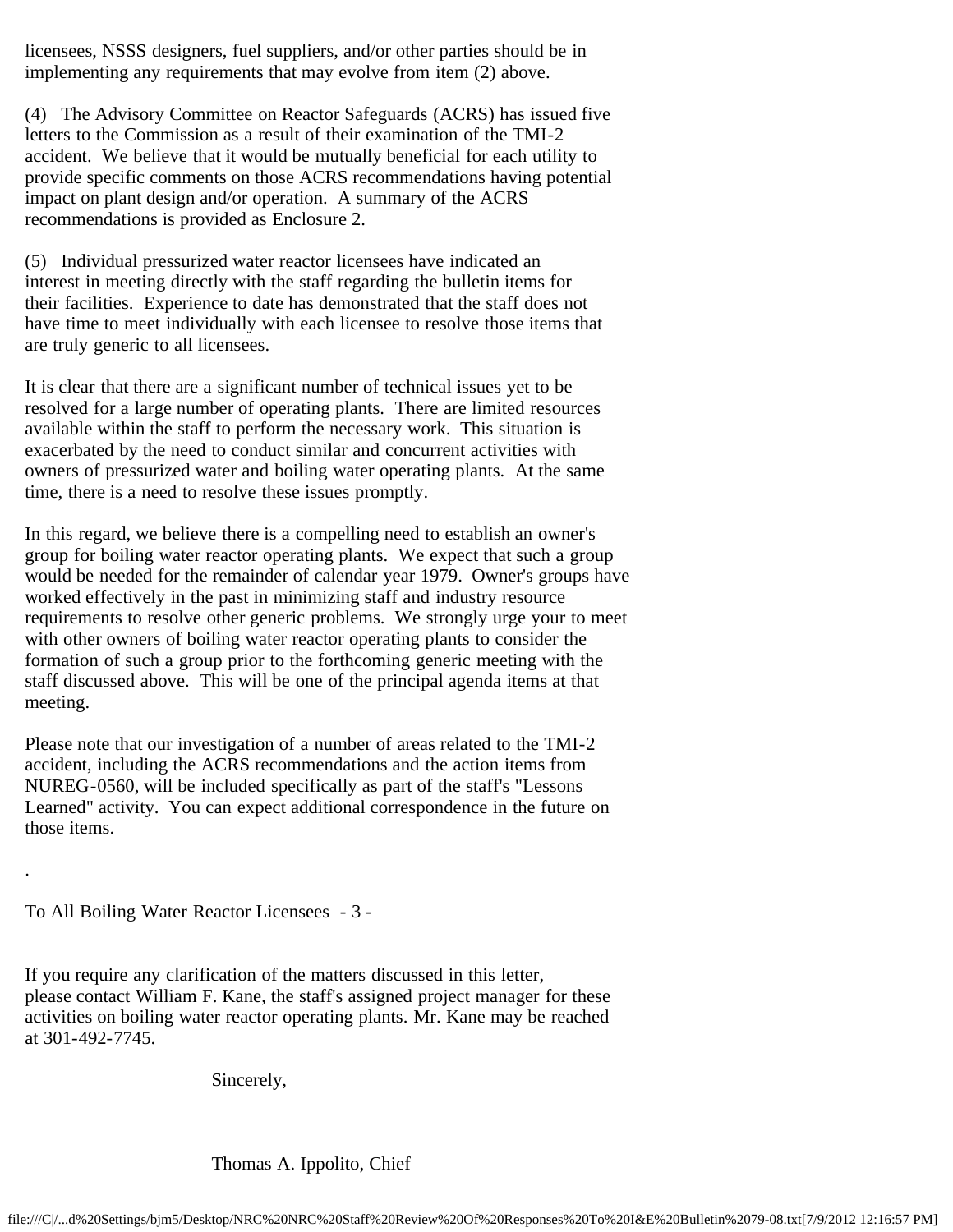Operating Reactors Branch No 3 Division of Operating Reactors

Enclosures: As stated

.

cc w/enclosures: Service List

> Enclosure 1 (GE Recommendations)

> > April 20, 1979

# Subject: IE BULLETIN 79-08, EVENTS RELEVANT TO BOILING WATER REACTORS IDENTIFIED DURING THREE MILE ISLAND INCIDENT DATE APRIL 14, 1979

NRC Bulletin 79-08 issued to all BWR reactor facilities with operating licenses and requested responses to eleven questions. While most of the questions pertain to operator performance and plant procedures, several are related to the BWR to a loss of feedwater flow and should be helpful in responding to question 1 of the bulletin. The attached writeup is provided for your use in preparing a total response to questions 2,3,4,5b and 10 and is intended to assist BWR owners in preparing a consistent response to the bulletin. We suggest that BWR owners communicate with each other to assure consistency of their response.

The attachment provides the basis for our conclusion that the design of the BWR has already considered the concerns referenced in the NRC bulletin, such as:

- (1) response to transient caused by equipment failures,
- (2) methods of auxiliary heat removal,
- (3) redundancy of reactor water level indication,
- (4) containment isolation, and
- (5) handling of hydrogen

Since the writeup was developed for a typical BWR-2, BWR-3, and BWR-4, some of the information may need to be modified to be directly applicable to your specific plant.

Should you have any additional questions, please contact this office.

# NRC QUESTION 2

.

Review the containment isolation initiation design and procedures, and prepare and implement all changes necessary to initiate containment isolation, whether manual or automatic, of all lines whose isolation does not degrade needed safety features or cooling capability, upon automatic initiation of safety injection.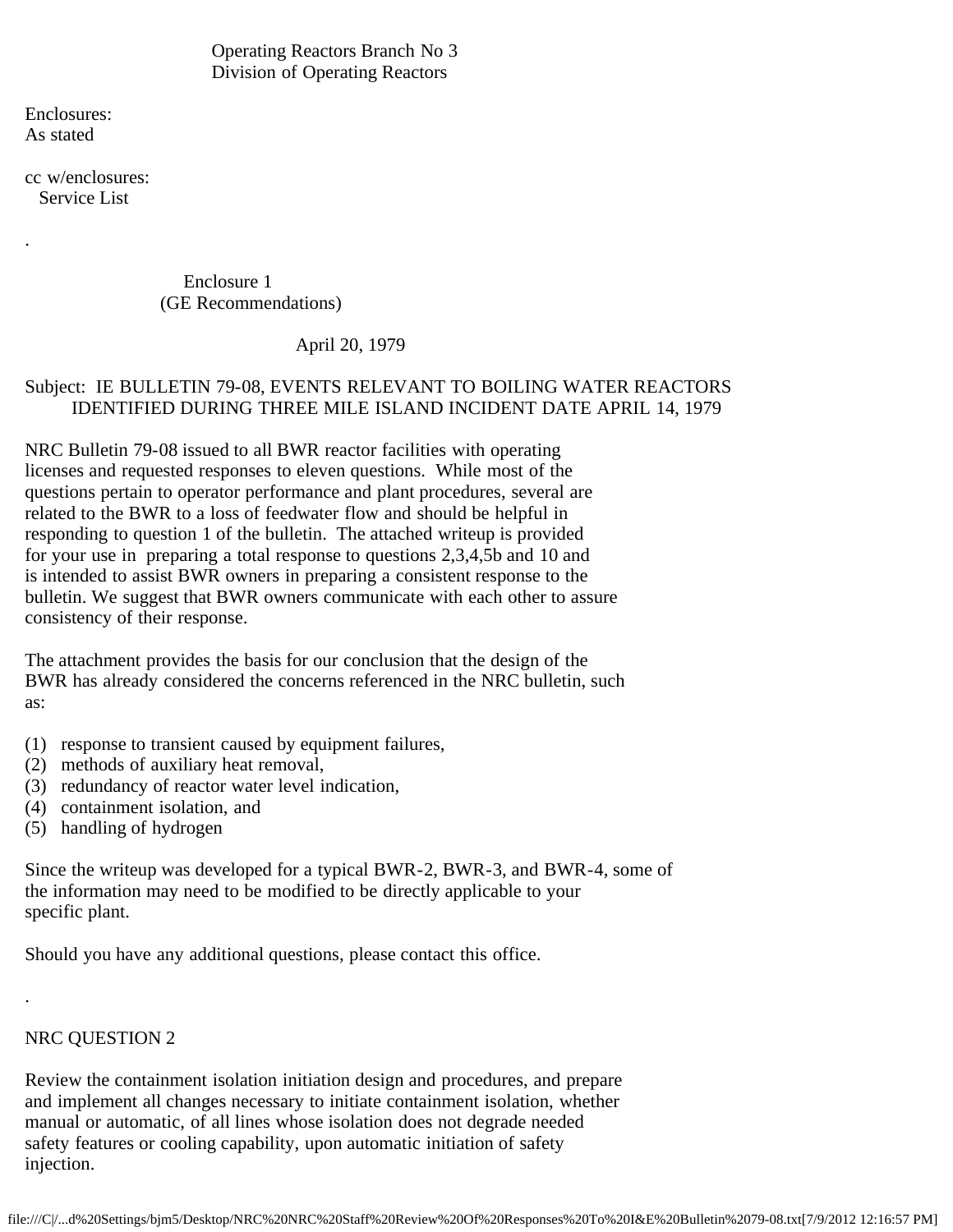### RESPONSE SCOPE

This proposed response covers the review of the containment isolation design. The discussion covers initiation of the manual and automatic features of all lines whose isolation does not degrade needed safety features. BWR owners should include the NRC required evaluation of procedures or specific Balance of Plant systems.

## RESPONSE APPROACH

A review was made of drawings and specifications for one Boiling Water Reactor (BWR) of each type (ie, BWR/4, BWR/3, and BWR/2). Items reviewed were General Electric Process and Instrument Diagrams (P&ID's), elementary diagrams and specifications for Nuclear Steam Supply System safety systems, Reactor Protection System (RSP), the Nuclear Boiler System, and other systems.

### **CONCLUSIONS**

The BWR design provides containment and reactor coolant pressure boundary (RCPB) isolation (excluding emergency core cooling and make-up systems). The isolation occurs upon reactor vessel low water level or high drywell pressure prior to or simultaneous with initiation of emergency core cooling and safety injection systems. The isolation valves will remain closed until operator action is taken even if the initiating signal clears. The operator cannot shutoff Emergency Core Cooling Systems (ECCS) if the low water level condition exists; therefore, the containment and RCPB isolation is adequate and does not degrade required safety functions or core cooling capability and no changes are necessary. During initial plant startup containment isolation was tested prior to operation and is periodically retested in accordance with the plant Technical Specifications to assure continued operability.

## ADDITIONAL INFORMATION FOR NRC QUESTION 2

## **DISCUSSION**

.

For convenience in providing the discussion of the isolation system, systems are separated and Group B systems represent Balance of Plant or Architect Engineer (AE) supplied systems. The isolation of each typical group is described separately.

## SYSTEMS GROUPS DEFINITION

Category A - The Nuclear Steam Supply System (NSSS) includes the following four general groups of systems:

Group A1 - Non-safety systems which connect to the Reactor Coolant Pressure Boundary (RCPB), penetrate the containment and are not part of the Emergency Core Cooling Systems (ECCS) or other safety-related coolant injection systems. Examples of these non-safety systems are:

 Reactor Water Cleanup Systems (RWCU) Main Steam Lines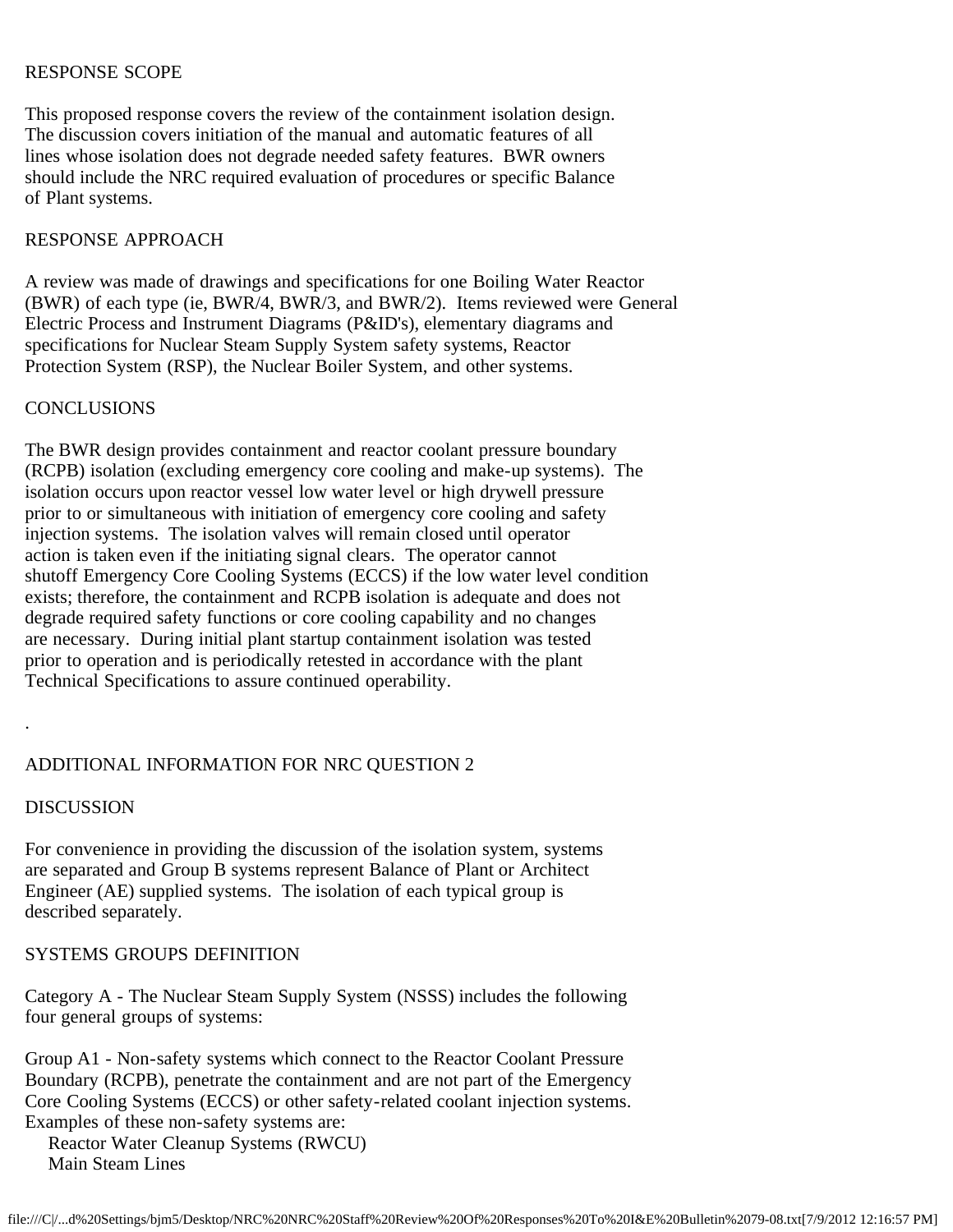## Feedwater Lines

.

Group A2 - Systems which connect to the RCPB and are part of the ECCS or safety related coolant injection system such as: Reactor Core Isolation Coolant System (RCIC) High Pressure Coolant Injection System (HPCI) Low Pressure Core Spray System (LPCS) Residual Heat Removal/Low Pressure Injection (RHR/LPCI) Isolation Condensers Automatic Depressurization System (ADS)

Group A3 - Systems which are shutdown cooling systems that are connected to RCPB and/or ECCS (eg. RHR shutdown cooling) but which are required to isolate so as to preserve the ECCS function.

2

## ADDITIONAL INFORMATION FOR NRC QUESTION 2

Group A4 - Systems which connect directly to containment, such as:

 Drywell Floor Drain Pumping Systems Equipment Drain Sump Pumping Systems Containment Spray System

Category B - Systems which are outside General Electric scope of supply and connect directly to the containment consist of two general groups follows:

Group B1 - Containment ventilation systems or other Balance of Plant (BOP) Systems which connect to the containment atmosphere, including AE supplied Radwaste Systems.

Group B2 - Closed systems which penetrate the containment (e.g., closed cooling water, plant air, etc.) These systems do not connect to the RCPB or containment atmosphere.

ISOLATION FUNCTION

Piping penetrating the containment which do not degrade the core cooling capability are isolated prior to or simultaneous with the ECCS initiation in the following ways:

The Group A1 systems (except feedwater lines) automatically isolate at low reactor water level (level 2). This trip set point is the same one that automatically initiates the HPCI and RCIC systems. High drywell pressure also isolates this group of systems, except for the main steam lines.

Feedwater lines are automatically isolated with checkvalves. Feedwater can be manually isolated from the control room by remote manual switches. The reactor water cleanup (RWCU) system also isolates upon high temperature in the RWCU equipment spaces or on high differential flow in the RWCU lines. These isolation signals prevent loss of coolant. BWR/2, 3 and some BWR/4's isolate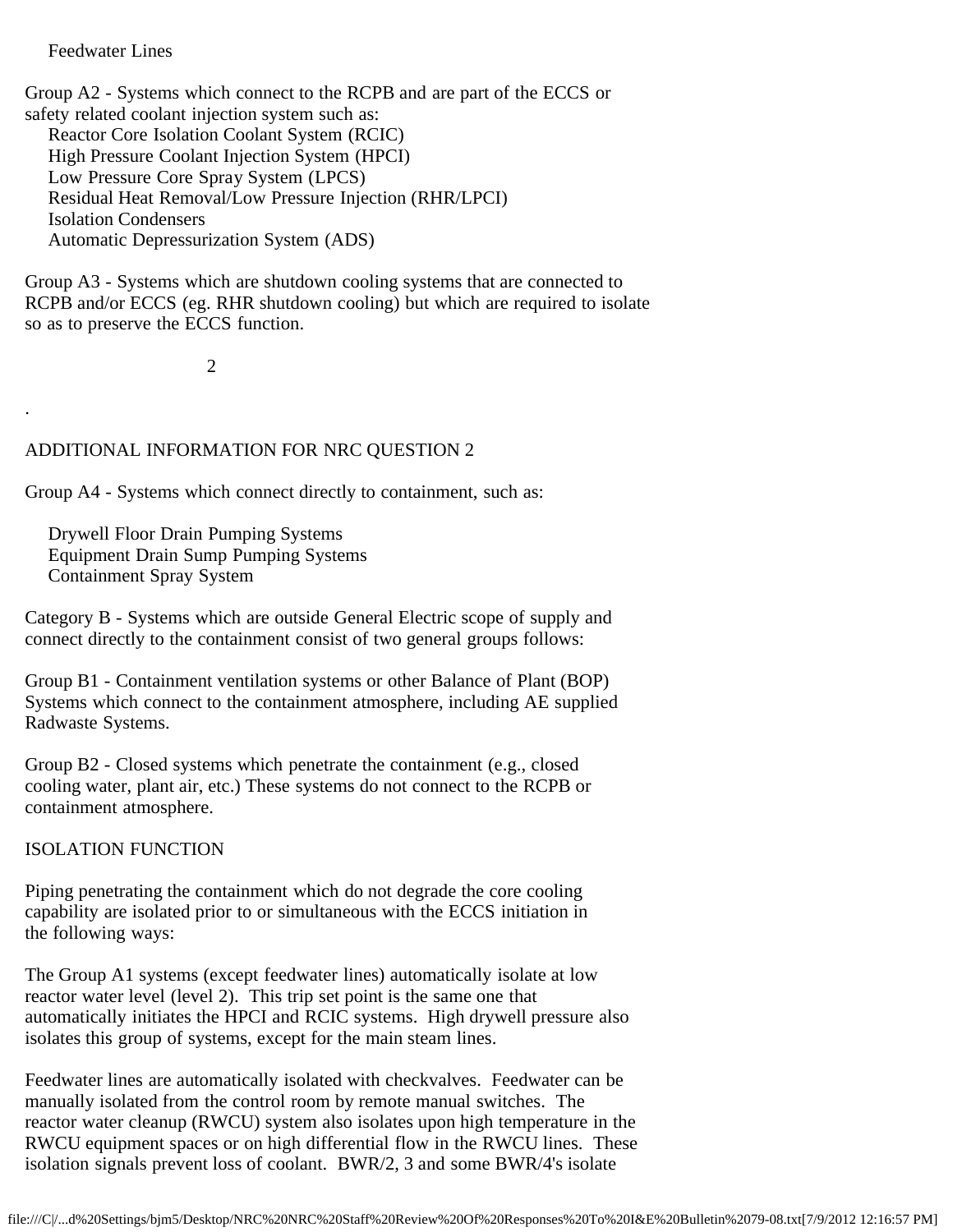the RWCu at the higher level 3 - BWR owner needs to verify.

3

.

# ADDITIONAL INFORMATION FOR NRC QUESTION 2

Automatic isolation of the main steam lines is also initiated upon either 1) high temperatures in the steam tunnel or steam line spaces in the turbine building, 2) excess flow in any main steam line, 3) high radiation in the steam lines, 4) low steam line pressure, or 5) excess pressure in the main condenser.

THE GROUP A2 systems do not automatically isolate except for RCIC and HPCI which isolate upon excess steam flow or high temperature in their steam line or their equipment spaces.

THE GROUP A3 systems are automatically isolated by the low level set point (level 3) which is also the level at which the reactor scrams. Non-ECCS portions of the RHR system are also isolated by a high drywell pressure signal (2PSIG). This assures no loss of the LPCI function.

THE GROUP A4 systems isolate at either reactor water level 2 or upon high drywell pressure (2 PSIG).

THE GROUP B1 systems are automatically isolated at either low reactor water (level 2) or upon high drywell pressure. BWR owners should check implementation. High radiation instruments in the containment exhaust ducts are provided to isolate the containment ventilation system. BWR owners should check implementation.

THE GROUP B2 systems isolation is determined by the AE. Reactor low water level and high containment pressure signals are provided to the AE for this function. BWR owners should check for implementation.

4

# NRC QUESTION 3

.

Describe the actions, both automatic and manual, necessary for proper functioning of the auxiliary heat removal systems (e.g., RCIC) that are used when the main feedwater system is not operable. For any manual action necessary, describe , in summary form, the procedure by which this action is taken in a timely sense.

# RESPONSE SCOPE

This proposal response describes both automatic and manual actions necessary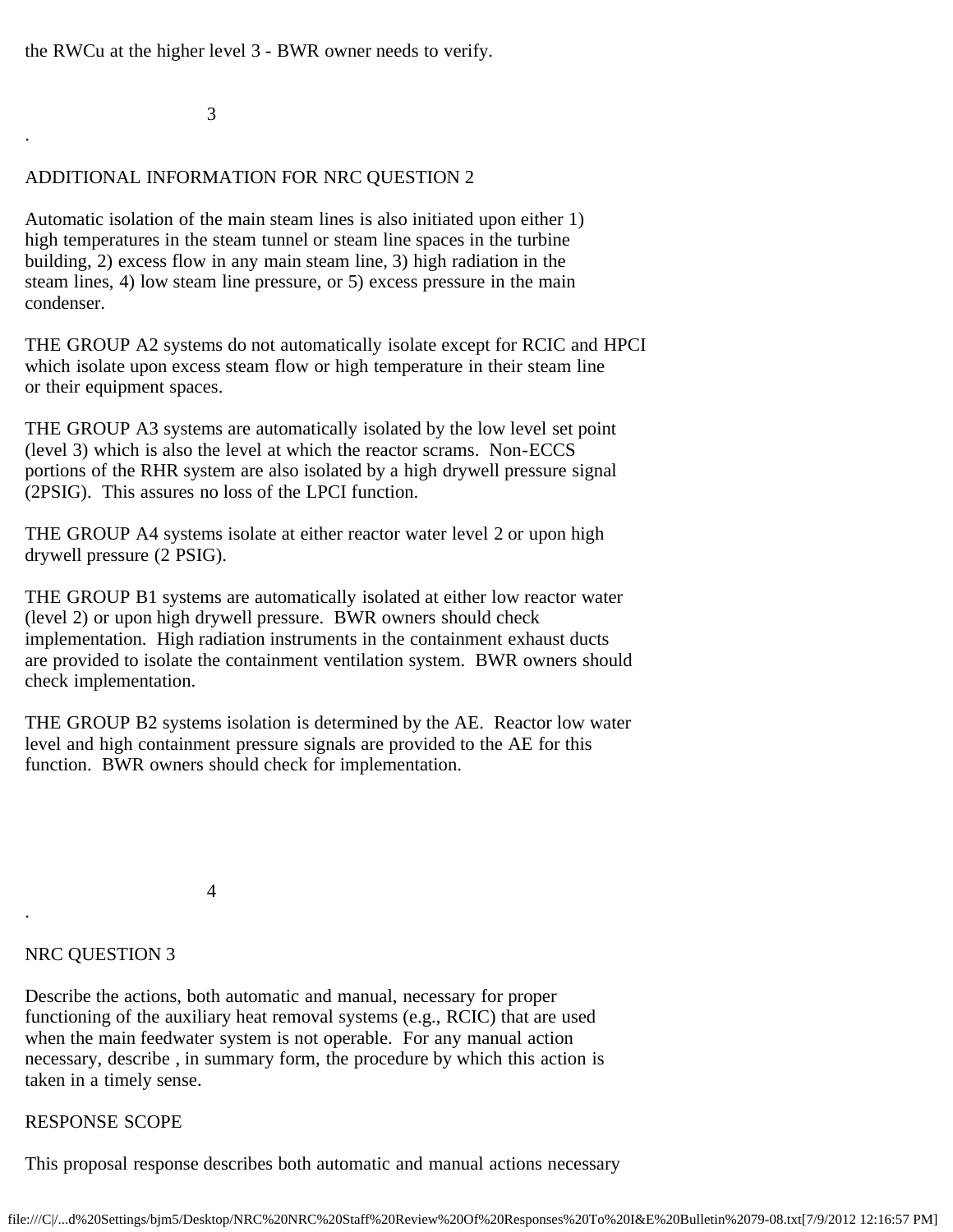for proper functioning of the auxiliary heat removal systems. These systems are used when the main feedwater system is not operable. The procedures are described in summary form assuming the reactor is scrammed and isolated from the main condenser.

## RESPONSE APPROACH

GE has determined the necessary actions and procedures from design and operating procedures documents. BWR plant owners should check plant operating procedures for consistency.

## **CONCLUSION**

Automatic action provides abundant makeup water to the core for initial cooling. Long term core and containment cooling can be provided with few manual actions. Information is available to the operator in the control room to assist him in taking the required manual actions. Information in the control room permits the operator to verify that the objective of these actions is being achieved.

5

## ADDITIONAL INFORMATION FOR NRC QUESTION 3

## DISCUSSION

.

The auxiliary heat removal system provided to remove decay heat from the reactor core and containment following loss of the feedwater systems are:

 High Pressure Coolant Injection System (HPCI) Reactor Core Isolation Coolant System (RCIC) Low Pressure Core Spray System (LPCS) Residual Heat Removal (RHR)

The description that follows details the operation of the systems needed to achieve initial core cooling followed by containment cooling and then followed by extended core cooling for long term plant shut down.

## INITIAL CORE COOLING

Following a loss of feedwater and reactor scram, a low reactor water level signal (level 2) will automatically initiate main steam line isolation valve closure. At the same time this signal will put the HPCI and RCIC Systems into the reactor coolant makeup injection mode. These systems will continue to inject water into the vessel until high water level signal (level 8) automatically trips the systems.

Following a high reactor water level 8 trip, the HPCI System will automatically re-initiate when reactor water level decreases to low water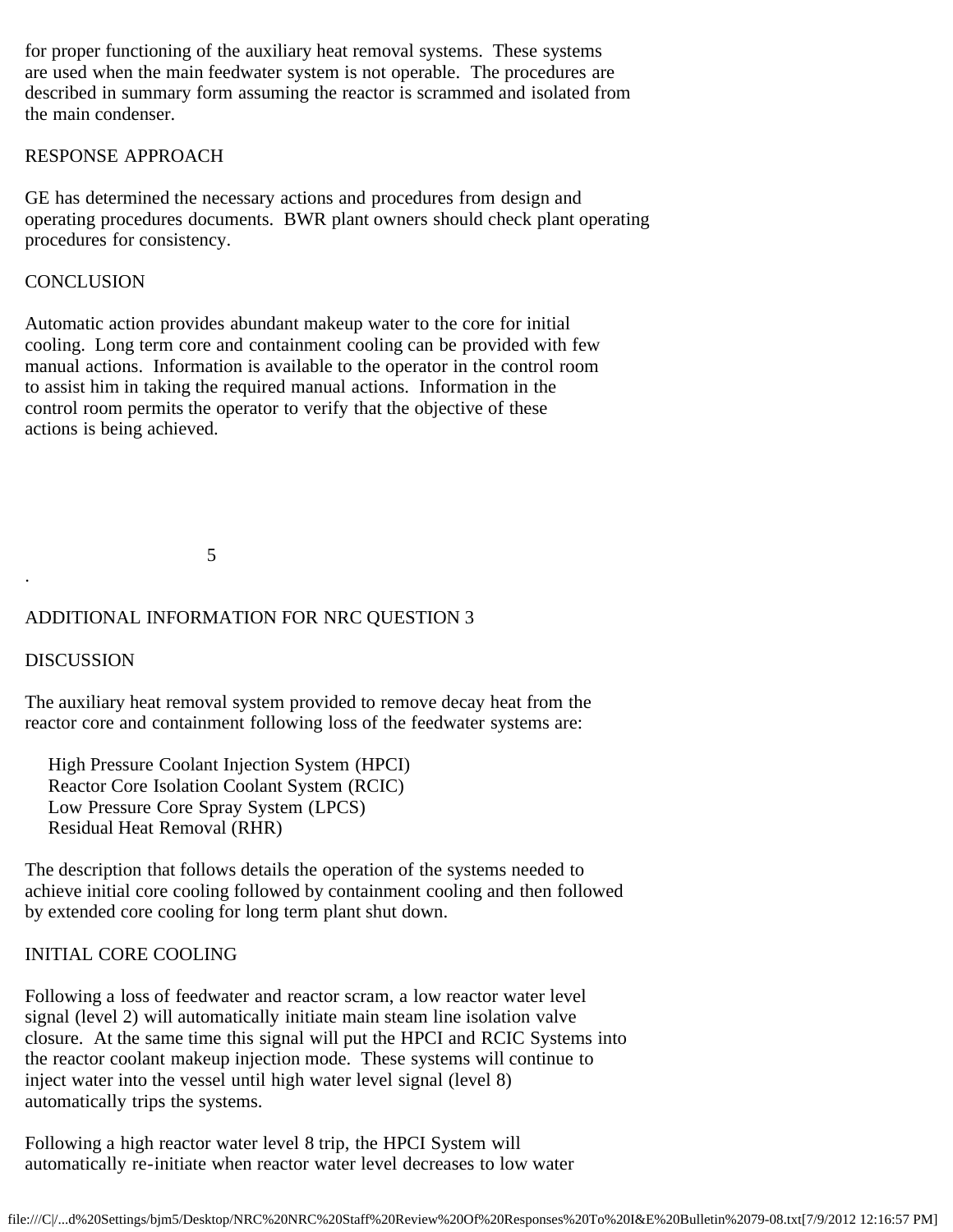level 2. The RCIC System must be manually reset by the operator in the control room before it will automatically re-initiate after a high water level 8 trip.

The HPCI and RCIC Systems have redundant supplies of water. Normally they take suction from the condensate storage tank (CST). The HPCI System suction will automatically transfer from the CST to the suppression pool if the CST water is depleted or the suppression pool water level increases to a high level.

The RCIC system suction must be manually transferred from the CST to the suppression pool using controls located in the main control room. This action would be taken when control room alarms indicate low CST or suppression pool high water level.

6

.

# ADDITIONAL INFORMATION FOR NRC QUESTION 3

The operator can manually initiate the HPCI and RCIC Systems from the control room before the level 2 automatic initiation level is reached. The operator has the option of manual control after automatic initiation and can maintain reactor water level by throttling system flow rates. The operator can verify that these systems are delivering water to the reactor vessel by:

- a) Verifying reactor water level increases when systems initiate (see water level discussion in response to Question 4).
- b) Verify systems flow using flow indicators in the control room.
- c) Verify system flow is to the reactor by checking control room position indication of motor operator valves. This assures no diversion of system flow to the reactor.

Therefore, the HPCI and RCIC can maintain reactor water level at full reactor pressure and until pressure decreases to where low pressure systems such as the Core Spray (CS) or Low Pressure Coolant Injection (LPCI) can maintain water level.

## CONTAINMENT COOLING

After reactor scram and isolation and establishment of satisfactory core cooling, the operator would start containment cooling. This mode of operation removes heat resulting from safety relief valve (SRV) discharge to the suppression pool. This would be accomplished by placing the Residual Heat Removal (RHR) System in the containment (suppression pool) cooling mode, ie, RHR suction from and discharge to the suppression pool.

The operator could verify proper operation of the RHR system containment cooling function from the control room by: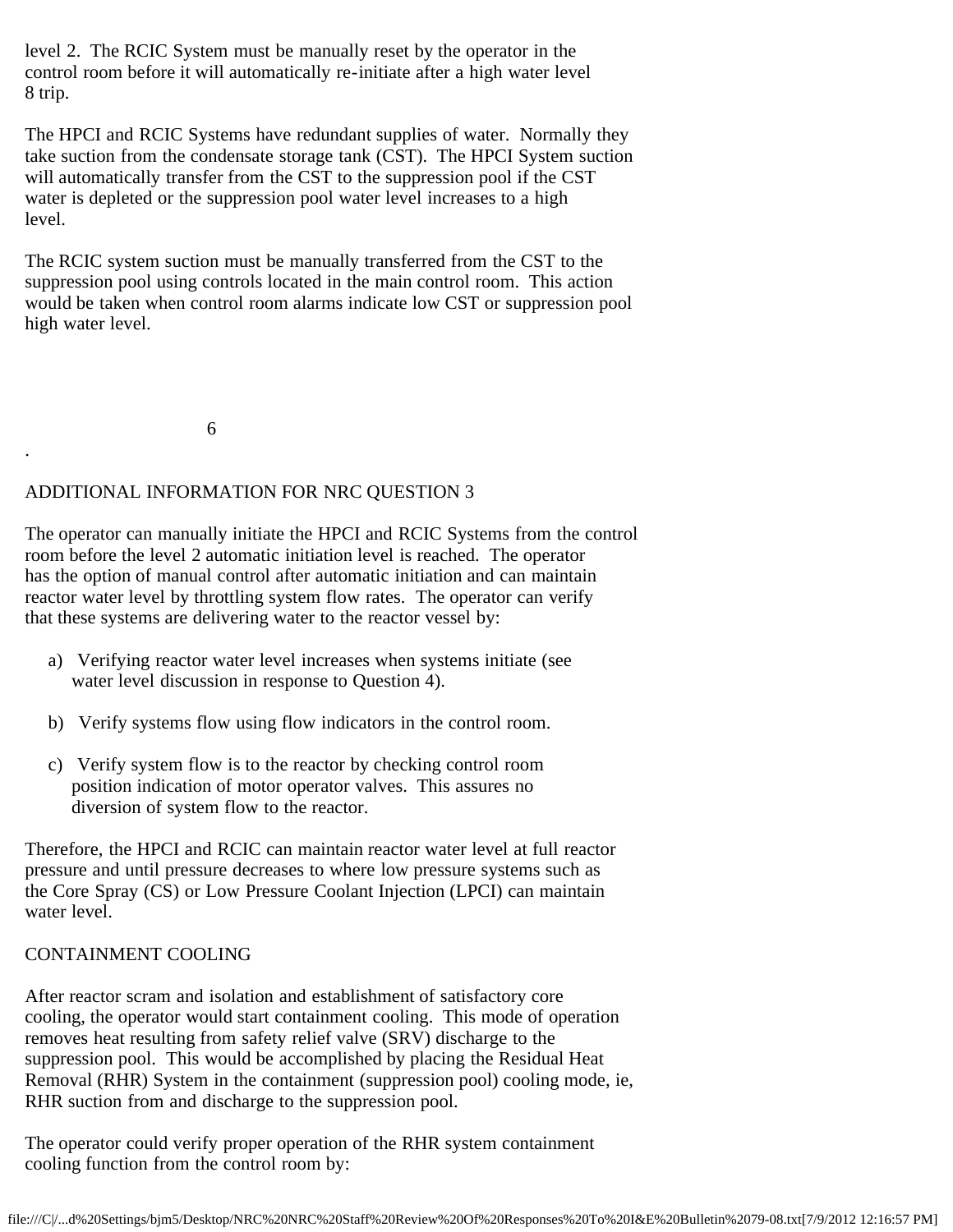- a) Verifying RHR and Service Water (SW) system flow using system control room flow indicators.
- b) Verify correct RHR and SW system flow paths using control room position indication of motor-operated valves.
- c) On branch lines that could divert flow from the required flow paths, close the motor-operated valves and not the effect on RHR and SW flow rate.

7

# ADDITIONAL INFORMATION FOR NRC QUESTION 3

Even though the RHR is in the containment cooling mode, core cooling is its primary function. Thus, if a high drywell pressure signal is received at any time during the period when the RHR is in the containment cooling mode, the RHR system will automatically revert to the LPCI injection mode. The Core Spray (CS) system would automatically initiate and both the LPCI and CS systems would inject water into the reactor vessel if reactor pressure is below system discharge pressure.

## EXTENDED CORE COOLING

.

When the reactor has been depressurized, the RHR system can be placed in the long term shutdown cooling mode. The operator manually terminates the containment cooling mode of one of the RHR containment cooling loops and places the loop in the shutdown cooling mode as follows:

- 1. trip the RHR pumps,
- 2. close motor-operated valves in the suppression pool suction and discharge lines,
- 3. open suction valves from and discharge valves to the reactor vessel, and
- 4. restart the PHR pumps.

In this operating mode, the RHR system can cool the reactor to cold shutdown. Proper operation flow paths in this mode can be verified by methods similar to those described for the containment cooling mode.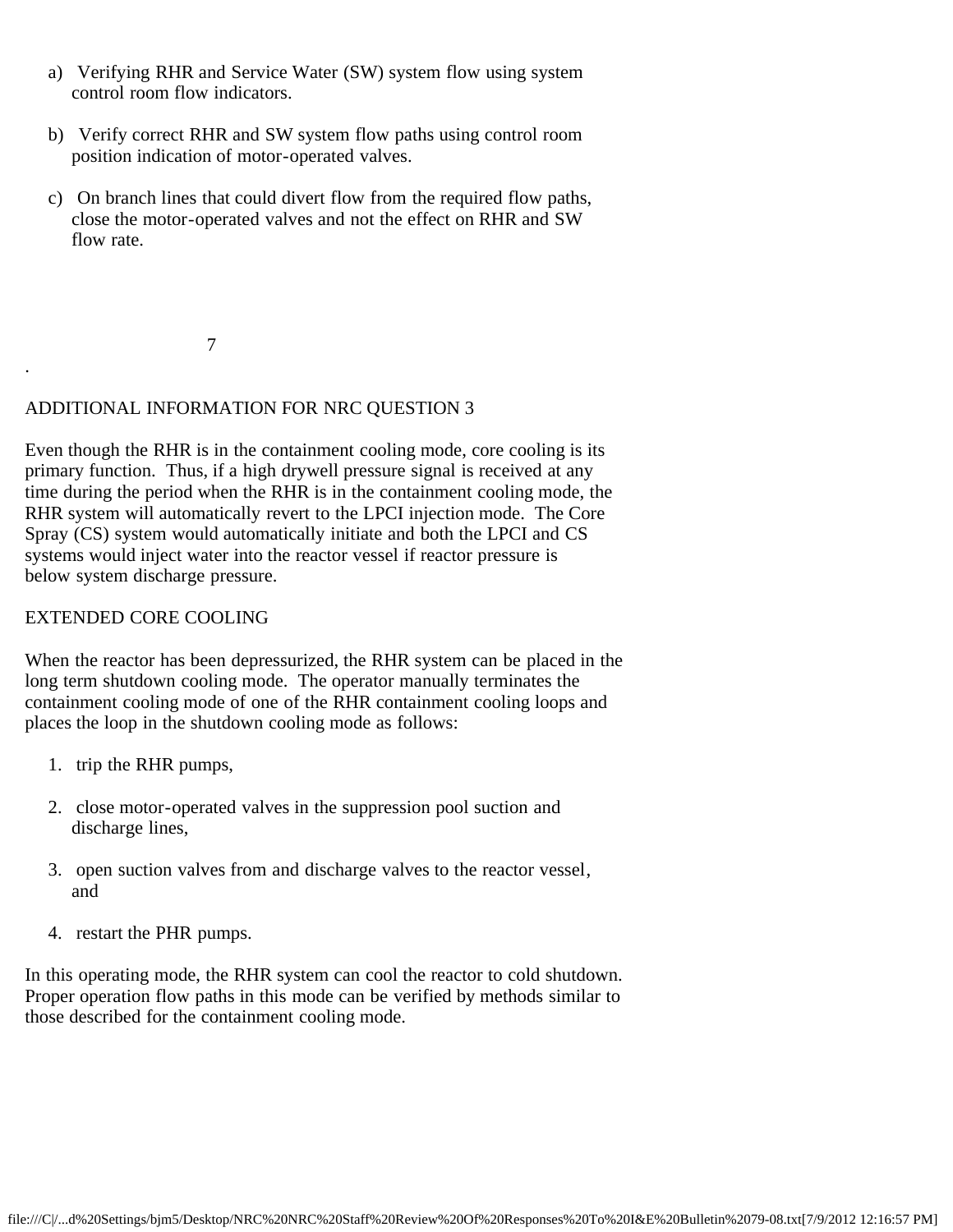#### NRC QUESTION 4

.

Describe all uses and types of vessel level indication for both automatic and manual initiation of safety systems. Describe other redundant instrumentation which the operator might have to give the same information regarding plant status. Instruct operators to utilize other available information to initiate safety systems.

#### RESPONSE SCOPE

The proposed response to this question covers the uses and types of reactor vessel water level indication (or recording) for both automatic and manual initiation of Nuclear Steam Supply Systems (NSSS) safety sytems. Descriptions are also given of other instrumentation available to the operator for determining reactor water level. Further information on other available instrumentation is in the response to question 5b.

BWR plant owners should review operators' instructions and any Balance of Plant (BOP) instrumentation.

### RESPONSE APPROACH

A review was made of drawings and specifications for one Boiling Water Reactor of each type (ie, BWR/4, BWR/3. and BWR/2). Items reviewed were General Electric Process and Instrument Diagrams (P&ID's), elementary diagrams and specifications for Nuclear Steam Supply System safety systems, Reactor Protection Systems (RPS) and the Nuclear Boiler Systems.

#### CONCLUSIONS

.

Reactor vessel water level in the BWR is continuously monitored by 7 (5 in BWR/2) indicators or recorders for normal, transient and accident conditions. Those monitors used to provide automatic safety equipment initiation are arranged in a redundant array with two instruments in each of two or more independent electronic divisions. Thus, adequate information is provided to automatically initiate safety actions and provide the operator with assurance of the vessel water level at all times.

These water level measurement devices have operated in BWR plant for 20 years. Test of BWR water level instrumentation under simulated steam and water line breaks have been conducted showing satisfactory performance.

## ADDITIONAL INFORMATION FOR NRC QUESTION 4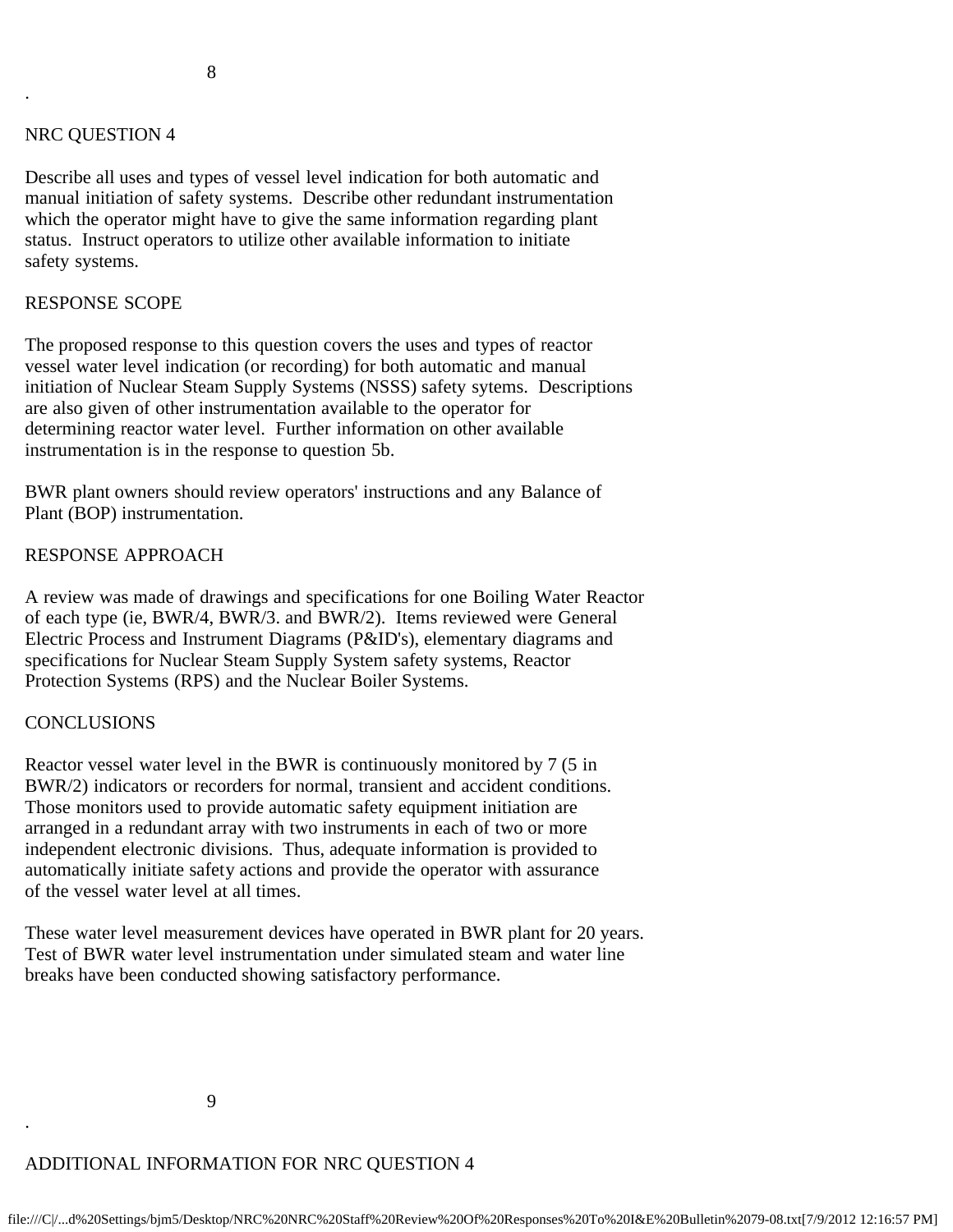## DISCUSSION

The range of reactor vessel water level from below the top of the active fuel area up to the top of the vessel is covered by a combination of narrow and wide-range instruments. Level is indicated and/or recorded in the control room. Typically, there are seven in BWR/3 and 4, and five BWR/2 plants. (see figure.)

A separate set of narrow-range level instrumentation on separate condensing chambers (typically five per plant) provides reactor level control via the reactor feedwater system. This set also indicates or records in the control room (typically three level indicators and one level recorder). The safety-related systems or functions served by safety-related reactor water level instrumentation are:

 Reactor Core Isolation Coolant System (RCIC) High Pressure Coolant Injection System (HPCI) Low Pressure Core Spray System (LPCS) Residual Heat Removal/Low Pressure Injection (RHR/LPCI) Automatic Depressurization System (ADS) Nuclear Steam Supply Shutoff System (NS4)

All systems automatically initiate on low reactor water level. In addition, the RCIC and HPCI systems shutdown on high reactor vessel level. In all cases, except the RCIC, these systems automatically restart if low reactor level is again reached. (See response to questions 3 for further discussion on this.) In the case of RCIC, manual resetting is required if high reactor vessel water level is reached.

10

## NRC QUESTION 5

.

Review the action directed by the operating procedures and training instructions to ensure that:

 b. Operators are provided additional information and instructions to not rely upon vessel level indication alone for manual action, but to also examine other plant parameter indications in evaluating plant conditions.

# RESPONSE SCOPE

The proposed response identifies alternate instrumentation to provide the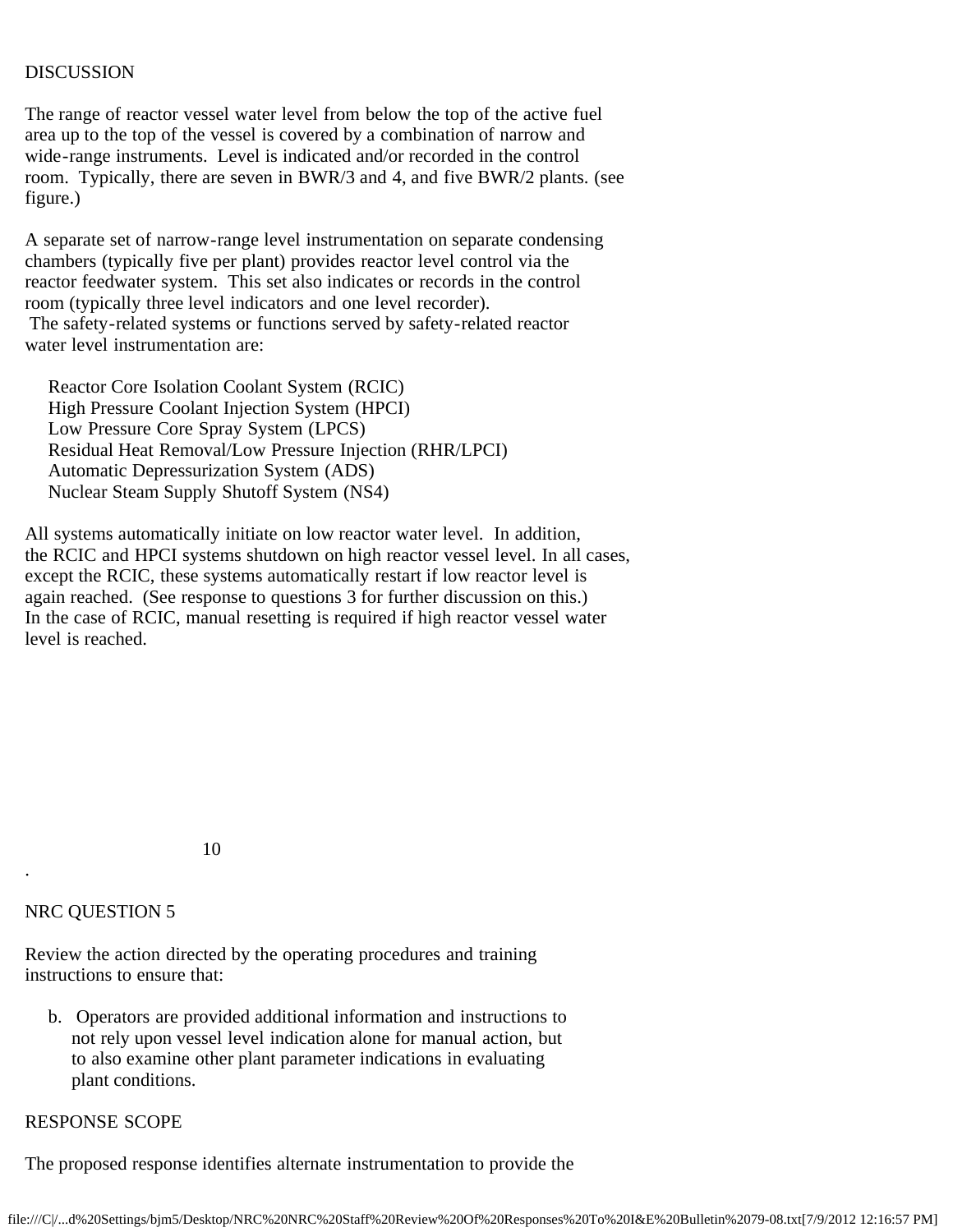operator with information to take corrective actions in the event of loss of reactor coolant or other abnormal conditions.

## RESPONSE APPROACH

In determining the proposed response, a review was made of drawings and specifications for one typical Boiling Water Reactor (BWR) of each type (ie, BWR/4, BWR/3, and BWR/2). Items reviewed were General Electric Process and Instrument Diagrams (P&ID's), and elementary diagrams and specifications.

### **CONCLUSIONS**

Over a dozen other types of instrumentation in the BWR provide the operator with indirect indication of reactor vessel coolant inventory changes and could inform the operator of the need to take corrective actions.

12

## ADDITIONAL INFORMATION FOR NRC QUESTION 5

### DISCUSSION

.

Some of the instrumentation which the operator can use to determine changes in reactor coolant inventory or other abnormal conditions are:

 Drywell High Pressure Drywell High Radioactivity Levels (owner check applicability) Suppression Pool High Temperature Safety Relief Valve (SRV) Discharge High Temperature High Feedwater Flow Rates High Main Steam Flow High Containment and Equipment Area Temperatures High Differential Flow-Reactor Water Cleanup System Abnormal Reactor Pressure High Suppression Pool Water Level High Drywell and Containment Sump Fill And Pumpout Rate Valve Stem Leakoff High Temperature

An example of the use of this additional information by the operator is a follows: Drywell high pressure is an indirect indication of coolant loss. Coincident high suppression pool temperature further verifies a loss of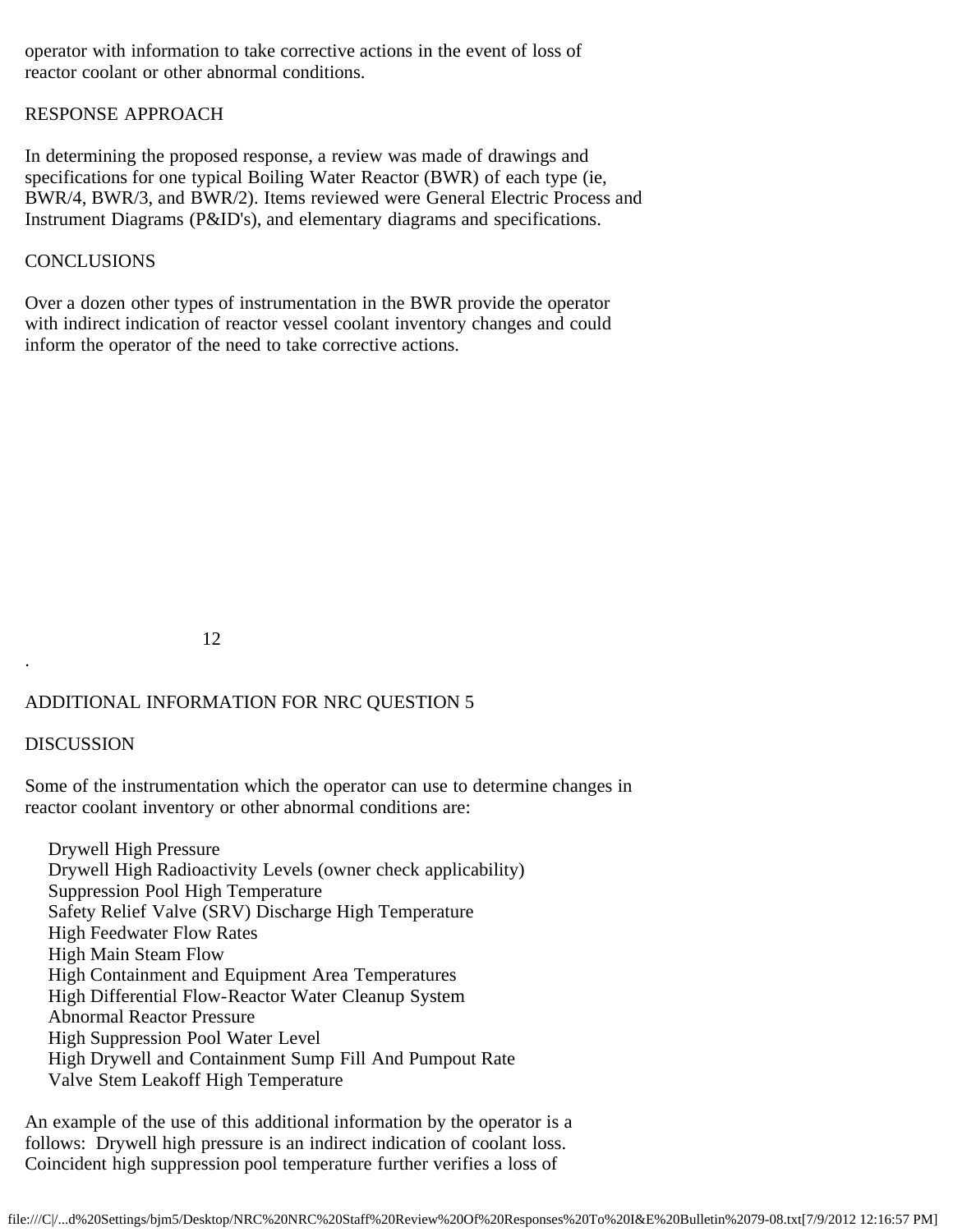reactor coolant. High SRV discharge temperature would pinpoint loss of coolant via an open valve.

Other instrumentation that can signal abnormal plant status but not necessarily indicative of loss of coolant are:

 High Neutron Flux High Process Monitor Radiation Levels Main Turbine Status Instrumentation Abnormal Reactor Recirculation Flow High Electrical Current (Amperes) to Pump Motors

13

## NRC QUESTION 10

.

Review operating modes and procedures to deal with significant amounts of hydrogen gas that may be generated during a transient or other accident that would either remain inside the primary system or be released to the containment.

### RESPONSE COVERAGE

The proposed response to this question discusses the system that are available for removing hydrogen from the primary system as well as treatment and control of hydrogen in the containment.

Procedures for these operations are unique to each plant and should be available addressed by each plant owner.

### **CONCLUSIONS**

The BWR has design features to safely dispose of any significant amounts of hydrogen either in the primary system or in the primary containment.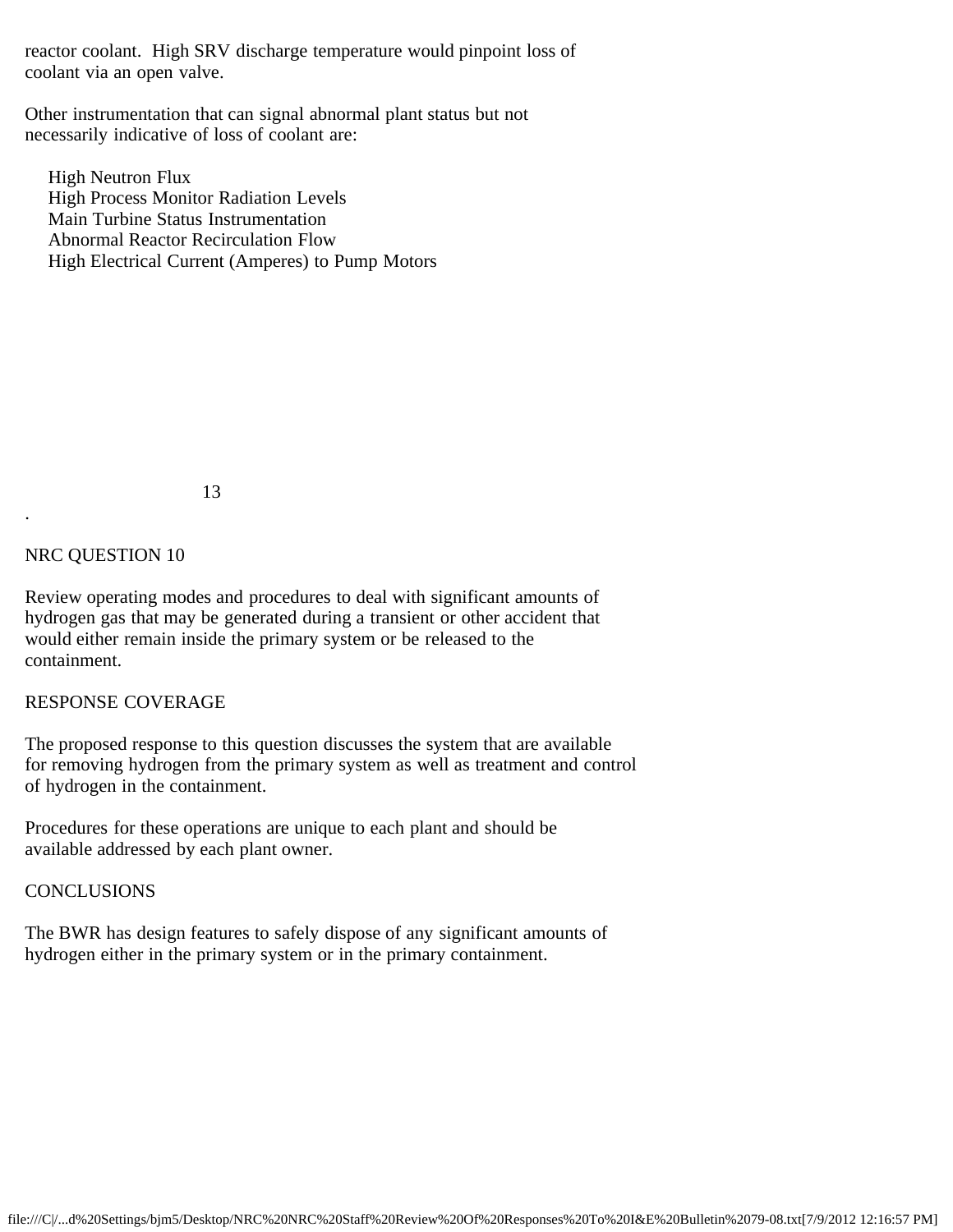## 14

# ADDITIONAL INFORMATION FOR NRC QUESTION 10

# DISCUSSION

.

During normal operation, the Reactor Pressure Vessel dome is filled with steam, which flows to the turbine. During reactor isolation, the dome is automatically vented through the SRVs to the suppression pool. In addition, the Reactor Pressure Vessel head has a vent line with a valve remotely operated from the Control Room.

In the event of significant hydrogen release to the primary containment, the containment atmosphere dilution system maintains hydrogen below flammability. In addition, there are usually several other systems such as the containment atmospheric monitoring system, hydrogen recombiners, and containment purge via standby gas treatment to provide long term hydrogen control. For those plants with inerting, the possibility of hydrogen flammability is precluded.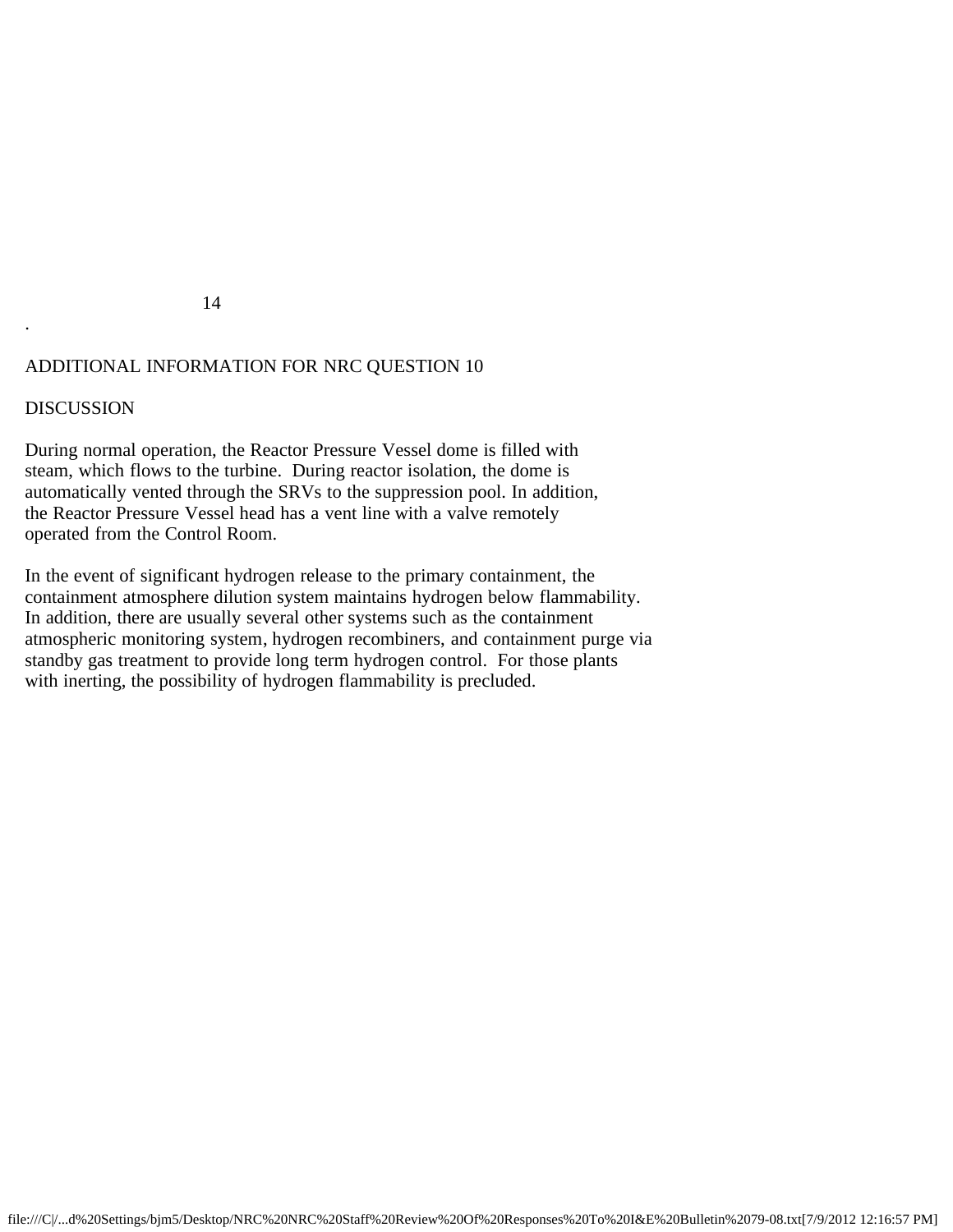.

#### ENCLOSURE 2

#### ACRS RECOMMENDATIONS

- A. Letter, M. Carbon to Chairman Hendrie, dated April 7, 1979
	- Recommendation 1\* Perform further analyses of small break transients and accidents.
	- Recommendation 2 Provide operator additional information and means to follow the course of an accident; as a minimum, consider expeditiously:
		- (a)\*\* unambiguous RV level indication
		- (b) remotely controlled vent for RCS high points
	- Recommendation 3 Item 4b of Bulletin 79-05A considered unduly prescriptive in view of uncertainties in predicting course of anomalous small break transients/accidents.
- B. Letter, R. Farley to Commissioners, dated April 18, 1979

Recommendation 1 - Natural Circulation-related Items

- a.\* Detailed analyses of natural circulation mode, supported as required by experiment, by licensees and NSSS vendors.
- b.\* Develop procedures for initiating natural circulation.
- c.\* Provide operator means for assurance that natural circulation has been established, e.g., by installation of instructions to indicate flow at low velocities.
- d.\* Expeditiously survey operating PWR's to determine whether suitable arrangements of PZR heaters and reliable on-site power distribution can be provided to assure this vital aspect of natural circulation capability.
- e.\* Operator should be adequately informed concerning RCS conditions which affect natural circulation capability, e.g.,
	- (1) indication that RCS is approaching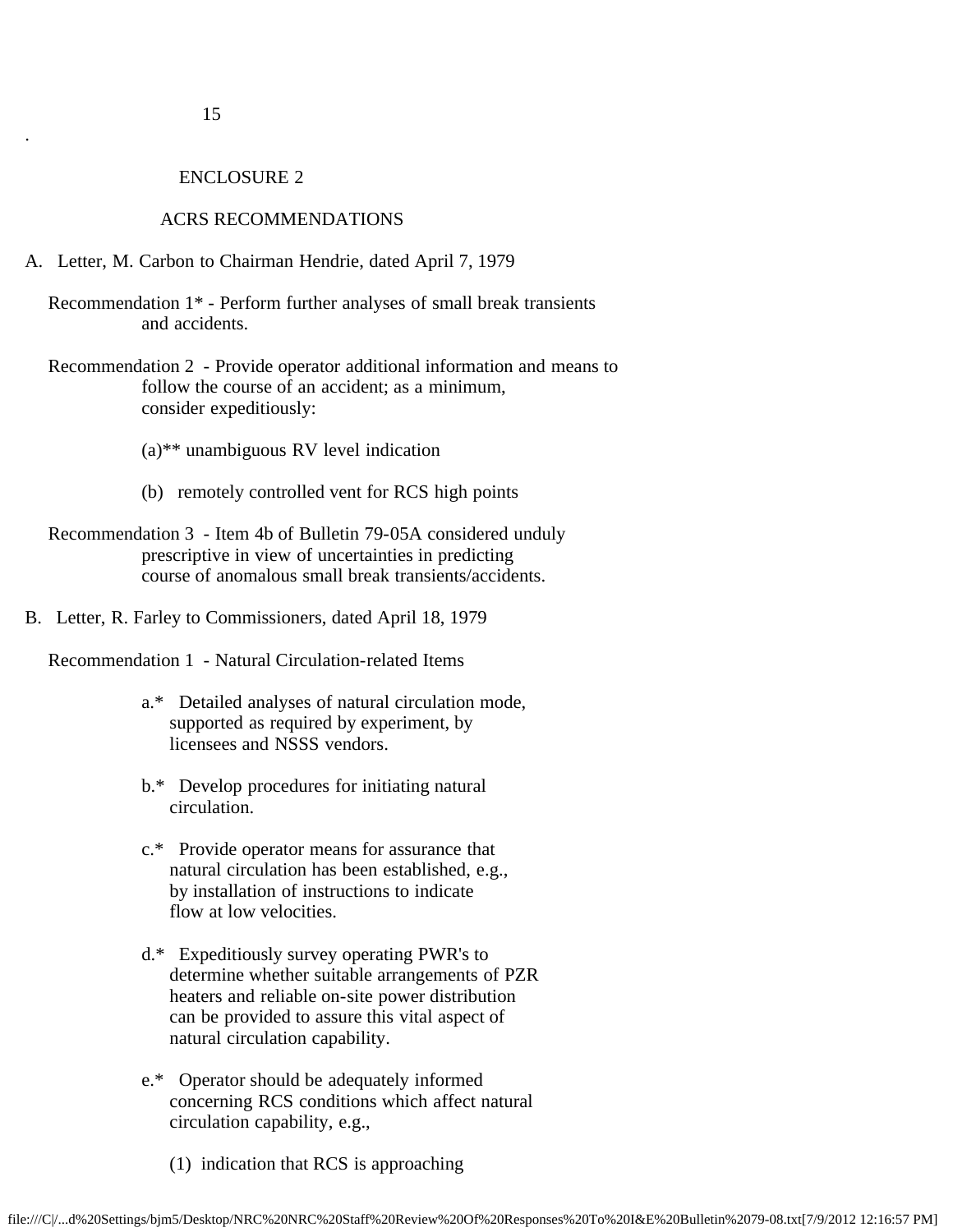saturation condition by suitable display to operator of Tc & Th and PZR pressure in conjunction with steam tables

- (2) use of flow exit temperature indicator by fuel assembly thermocouples, where available.
- \* Amplified in Interim Report #2

\*\* Amplified in Interim Report #3

### Enclosure - page 2

ACRS Recommendations

.

 Recommendation 2\*- Thermocouples used to measure fuel assembly exit temperatures to determine core performance should be used where currently available, to guide operator concerning core status (full range capability).

 Recommendation 3 - Operating reactors should be given priority regarding definition and implementation of instrumentation to diagnose and follow the course of a serious accident, including

- (a)\* improved sampling procedures under accident conditons
- (b)\*\* improved techniques to provide guidance to offsite authorities.
- Recommendations 4 Reiterates previous recommendations that high priority be given to "research to improve reactor safety"
	- $(a)$ <sup>\*</sup> research on behavior of LWRs during anomalous transients
	- (b)\* NRC to develop capability to simulate wide range of postulated transients and accident conditions.
- Recommendation 5 Consideration should be given to additional monitoring of ESF equipment status, and to supporting services, to help assure availability at all times.
- C. Letter, M. Carbon to Acting Chairman Gilinsky dated April 20, 1979
	- Recommendation 1 Initiate immediately a survey of operating procedures for achieving natural circulation, including:
		- (a)\* event involving loss of offsite power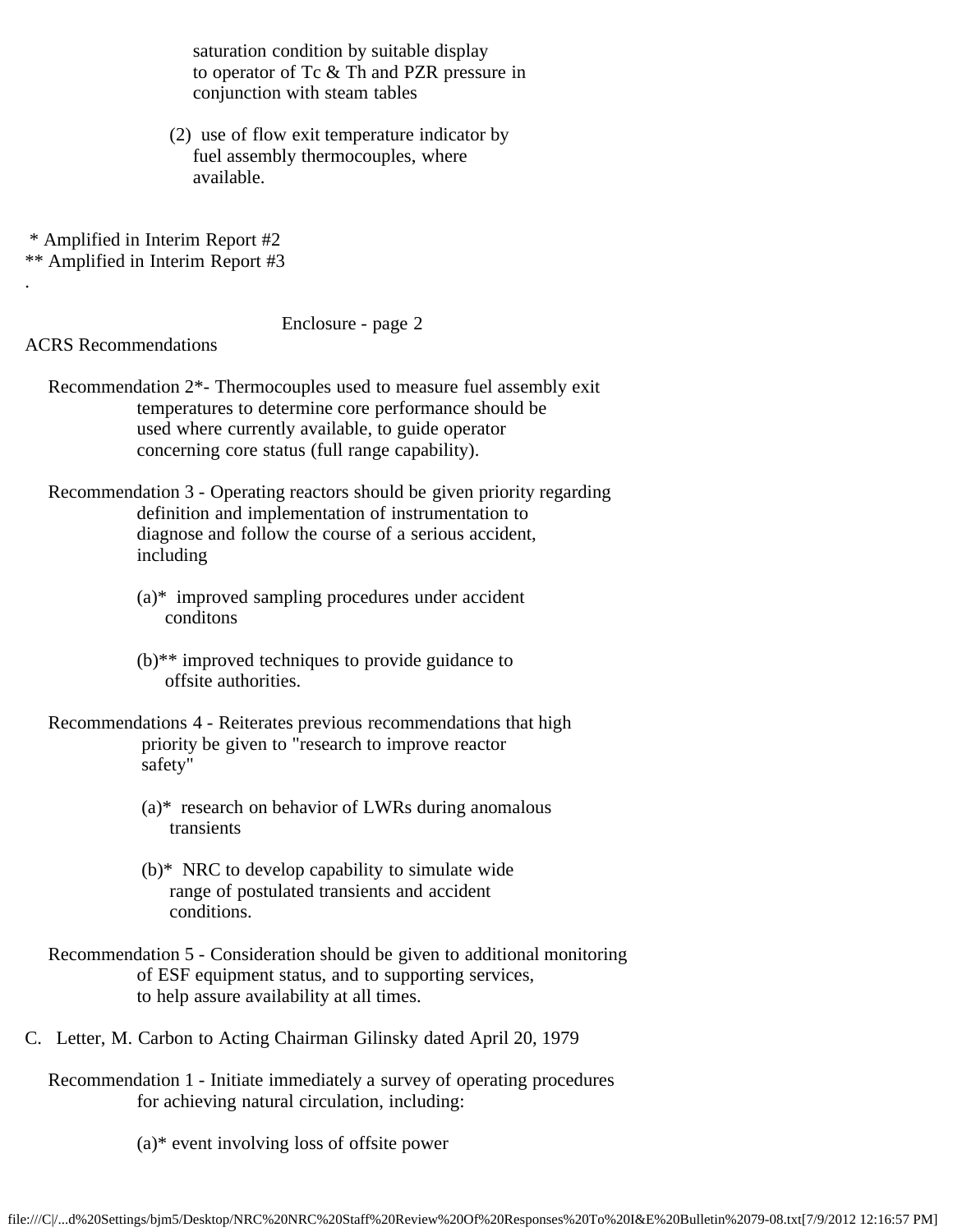(b)\* consideration of role of PZR heaters.

\* Amplified in Interim Report No 2 dated 5/15/79

\*\* Amplified in Interim Report No 3 dated 5/15/79

### Enclosure - page 3

D. Interim Report No. 3 dated May 16, 1979

.

 Recommendation 1 - Examine operator qualifications, training and licensing, and requalificatin training and testing.

 Recommendation 2 - Establish formal procedures for the use of LER information:

- (a) in training supervisory and maintenance personnel
- (b) in licensing and requalification of plant operating personnel
- (c) in anticipating safety problems
- Recommendation 3 Consider formal review of operating procedures for severe transients by inter-disciplinary team, and develop more standardized formats for such procedures.

 Recommendation 4 - Re-examine comprehensively the adequacy of design, testing and maintenance of offsite and onsite AC and DC power supplies with emphasis on:

- (a) failure mode & effects analyses
- (b) more systematic testing of power system reliability
- (c) improved quality assurance and status monitoring of power supply systems

 Recommendation 5 - Make a detailed evaluation of current capability to withstand station blackout, including:

- (a) examination of natural circulation capability under such circumstances
- (b) continuing availability of components needed for long-term cooling under such circumstances
- (c) potential for improvement in capability to survive extended blackout
- Recommendation 6 Examine a wide range of anomalous transients and degraded accidents which might lead to water hammer, with emphasis on: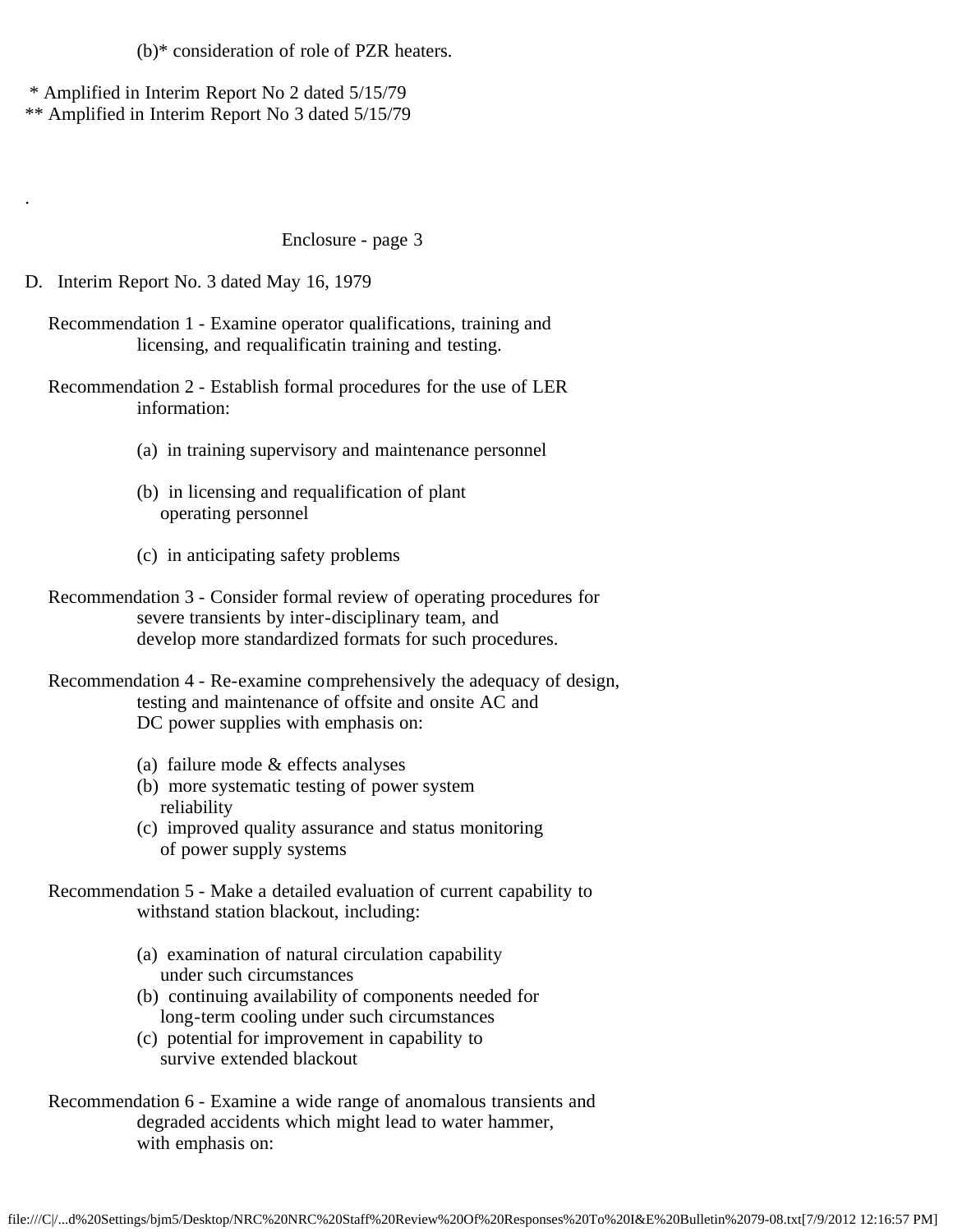(a) controlling or preventing such conditions

.

 (b) research to provide a better basis for control or prevention of such conditions

Enclosure - page 4

- Recommendation 7 Plan and define NRC role in emergencies, including consideration of:
	- (a) assurance that formal emergency plans, procedures and organizations are in place
	- (b) designation of emergency technical advisory teams (names and alternates)
	- (c) compilation of an inventory of equipment and materials needed in unusual conditions or situations

Recommendation 8 - Review and revise within three months:

- (a) licensees' bases for obtaining offsite advise and assistance in emergencies from within and outside company
- (b) licensees' current bases for notifying and providing information to offsite authorities in emergencies
- Recommendation 9 Examine the lessons learned at TMI-2, including consideration of the following:
	- (a) behavior, failure modes, survivability and other aspects of TMI-2 components and systems as part of the long-term recovery process
	- (b) determine if design changes are necessary to facilitate decontamination and recovery of major nuclear power plant systems
- Recommendation 10- Expedite resolution of unresolved safety issues by the following means:
	- (a) suitable studies on a timely basis by licensees to augment NRC staff efforts
	- (b) use of consultant and contractor support by NRC staff
- Recommendation 11- Augment expeditiously the NRC staff capability to deal with problems in reactor and fuel cycle chemistry in the following areas:
	- (a) behavior of PWR & BWR coolants and other materials under radiation conditions
	- (b) generation, handling & disposal of radiolytic (or other) H2 at nuclear facilities